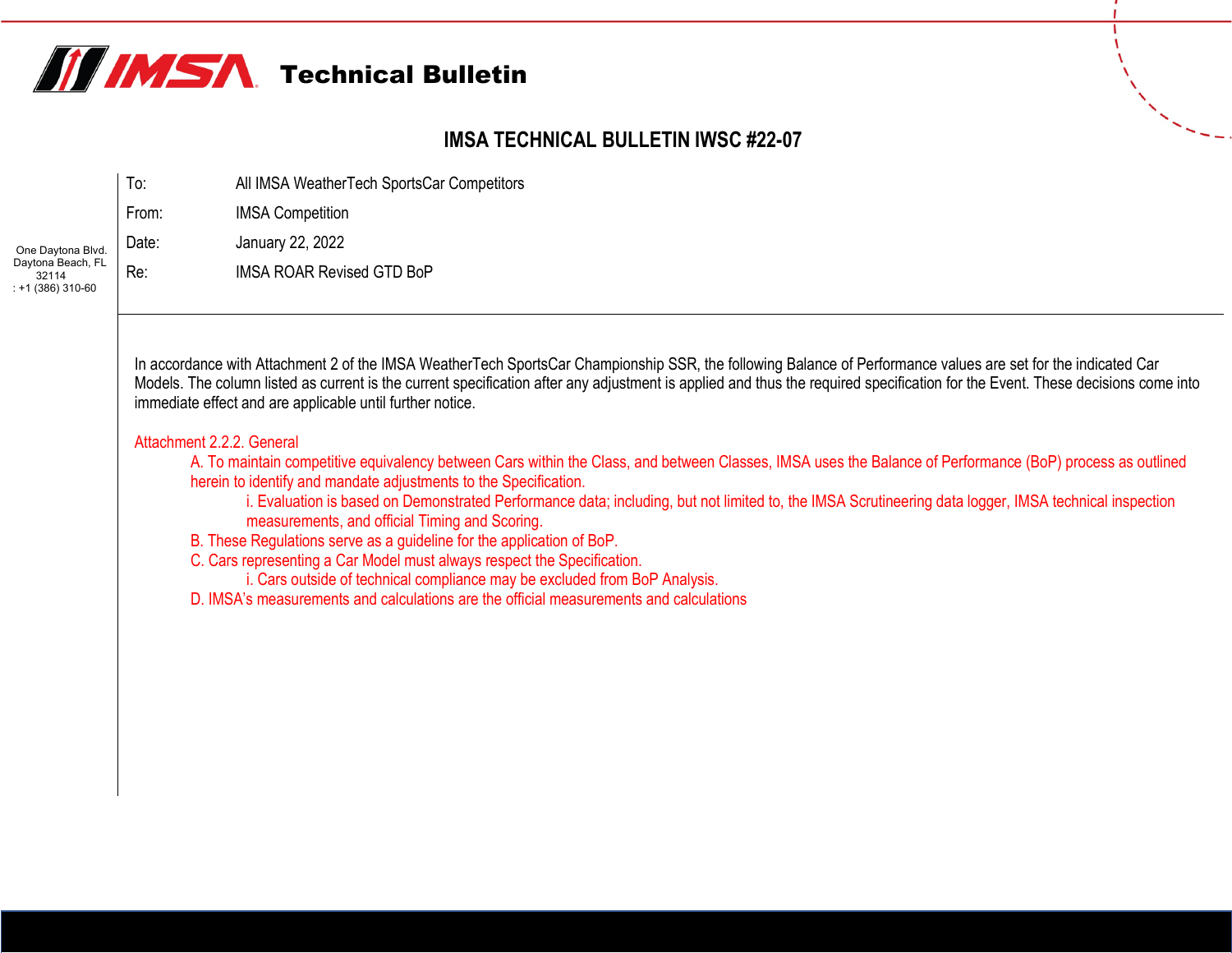## **TE IMSA** Technical Bulletin

| GTD /<br>GTD-PRO | Vehicles     |                    | Mass                           |         | Engine         |                          |         |                                |             |         | Ride Height |                                  | Rear Wing          |                 | Fuel            |        |                              |         |                                               | Notes                           |
|------------------|--------------|--------------------|--------------------------------|---------|----------------|--------------------------|---------|--------------------------------|-------------|---------|-------------|----------------------------------|--------------------|-----------------|-----------------|--------|------------------------------|---------|-----------------------------------------------|---------------------------------|
|                  | Manufacturer |                    | Minimum<br>No Fuel/Driver (kg) |         |                | Restrictor Diameter (mm) |         | Average<br>Power Delta<br>(kW) | Maximum RPM |         |             | Minimum Ground<br>Clearance (mm) | Min Angle<br>(deg) | Max Angle (deg) | Type            | Lambda | <b>Total Capacity</b><br>(L) |         | Minimum<br>Full<br>Refueling<br>Time<br>(sec) |                                 |
|                  |              |                    | adj                            | current | qty.           | adj                      | current | adj                            | adi         | current | adj         | current                          |                    |                 |                 |        | adi                          | current |                                               |                                 |
|                  | Acura        | NSX GT3            |                                | 1320    |                |                          |         |                                |             | 7500    |             | 50.0                             | $+3.9$             | As Homologated  | <b>IMSA 100</b> | 0.88   |                              | 102.0   | 40.0                                          | <b>EVO</b>                      |
|                  | Aston Martin | Vantage AMR<br>GT3 |                                | 1320    |                |                          |         |                                |             | 7200    |             | 50.0                             | $+6.0$             | As Homologated  | <b>IMSA 100</b> | 0.91   |                              | 107.0   | 40.0                                          |                                 |
|                  | <b>BMW</b>   | M4 GT3             |                                | 1330    |                |                          |         |                                |             | 7000    |             | 50.0                             | $+0.0$             | As Homologated  | <b>IMSA 100</b> | 1.10   |                              | 103.0   | 40.0                                          |                                 |
|                  | Corvette     | C8.R GTD           |                                | 1320    |                |                          | 42.8    |                                |             | 7400    |             | 50.0                             | $+11.0$            | As Homologated  | <b>IMSA 100</b> | 0.88   |                              | 93.0    | 40.0                                          | 15 mm Wicker Rear Wing Required |
|                  | Ferrari      | 488 GT3            |                                | 1330    |                |                          |         |                                |             | 7500    |             | 50.0                             | $+6.0$             | As Homologated  | <b>IMSA 100</b> | 0.90   |                              | 101.0   | 40.0                                          |                                 |
|                  | Lamborghini  | Huracan GT3        |                                | 1305    | $\overline{2}$ |                          | 37.0    |                                |             | 8500    |             | 50.0                             | $+5.8$             | As Homologated  | <b>IMSA 100</b> | 0.89   |                              | 104.0   | 40.0                                          |                                 |
|                  | Lexus        | RCF GT3            |                                | 1345    | $\overline{2}$ |                          | 38.0    |                                |             | 7200    |             | 50.0                             | $+6.5$             | As Homologated  | <b>IMSA 100</b> | 0.86   |                              | 105.0   | 40.0                                          |                                 |
|                  | McLaren      | 720S GT3           |                                | 1295    |                |                          |         |                                |             | 8000    |             | 50.0                             | $+2.5$             | As Homologated  | <b>IMSA 100</b> | 0.88   |                              | 101.0   | 40.0                                          |                                 |
|                  | Mercedes     | AMG GT3            |                                | 1350    | $\overline{2}$ |                          | 34.5    |                                |             | 7700    |             | 50.0                             | $-1.0$             | As Homologated  | <b>IMSA 100</b> | 0.90   |                              | 106.0   | 40.0                                          |                                 |
|                  | Porsche      | 911 GT3 R          |                                | 1300    | $\overline{2}$ |                          | 38.0    |                                |             | 9500    |             | 50.0                             | $+2.0$             | As Homologated  | <b>IMSA 100</b> | 0.88   |                              | 98.0    | 40.0                                          |                                 |